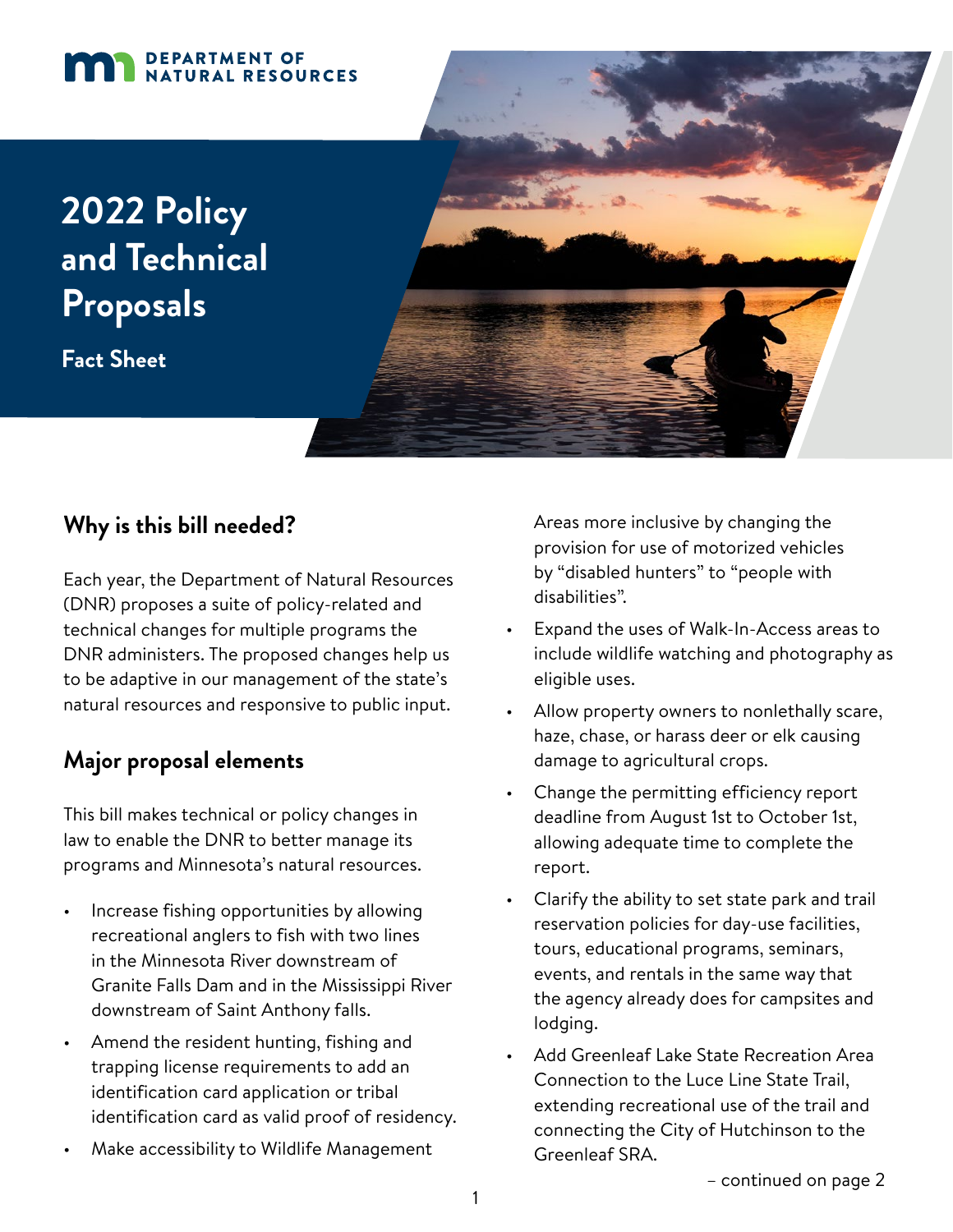# **2022 Policy and Technical Proposals Fact Sheet continued from page 1**

- Eliminate the deer hunting shotgun zone, allowing the same firearms to be used statewide, and update the definition of an "unloaded" muzzleloader to accommodate new firearm technology.
- Simplify and streamline the display of snowmobile registration decals, making registration verification easier.
- Modify timber permit payments to the DNR, changing requirement to "postmarked" within 30 days instead of "paid" within 30 days, to accommodate slower mail delivery times in some communities.
- Add requirement that ground blinds on public land have a blaze orange or blaze pink covering on top, making a ground blind more visible to other hunters and safer to blind users.

# **Fiscal impacts**

This proposal does not have a fiscal impact.

# **Statute proposals**

## Two Line River Fishing

Sec 17. Amends M.S. 97C.315 to include two line fishing on Minnesota River downstream of Granite Falls Dam and in the Mississippi River downstream of St. Anthony Falls.

# Tribal ID License

Sec 12. Amend M.S. 97A.405 to add a valid application for an identification card or a current "tribal identification card" as acceptable proof of residency when applying for a resident hunting, fishing or trapping license.

## Wildlife Management Area Accessibility

Sec 11. Amends M.S. 97A.137, changing the use of motorized vehicles by "disabled hunters" provision to motorized vehicles by "people with disabilities."

Sec 18. Uses good cause rule exemption to change M.R. 6230.0250, changing "hunter with disability" to "person with disability."

## Expanded Uses on Walk-In-Access Areas

Sec 10, 13 and 20. Amend 97A.015, 97B.031, and repeal 97B.318 adding wildlife watching, photography, and similar compatible activity as eligible uses of Walk-In-Access areas, in addition to hunting.

## Nonlethal Hazing Elk and Deer

Sec 16. Amends M.S. 97B.668, allowing property owners to nonlethally scare, haze, chase, or harass deer or elk causing damage to agricultural crops.

# Permitting Efficiency Deadline

Sec 1. Amends M.S. 84.027, changing the permitting efficiency report deadline from August 1st to October 1st.

## Authority to Set Business Policies

Sec 7. Amends M.S. 85.052, adding day-use facilities, tours, educational programs, seminars, events, and rentals to the list of state park activities the commissioner may set business policies via written order.

#### Greenleaf State Recreational Area

Sec 6. Amend M.S. 85.015, adding Greenleaf Lake State Recreation Area Connection to the Luce Line State Trail.